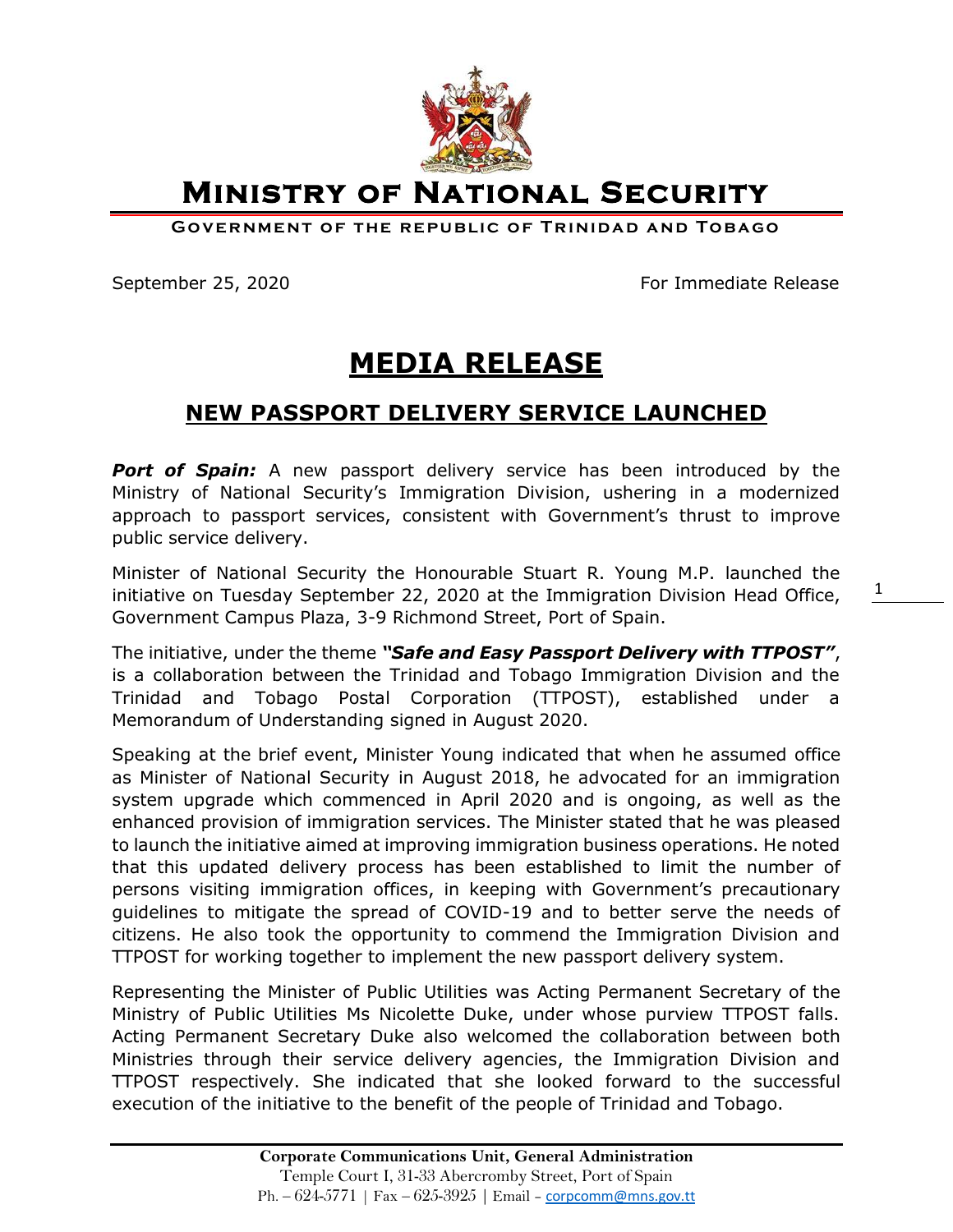Acting Permanent Secretary in the Ministry of National Security Mr. Gary Joseph; Chief Immigration Officer Mrs. Charmaine Gandhi-Andrews; and Managing Director of TTPOST Mr. Francis Lucien Delpesh were also in attendance to share in the momentous occasion.

Members of the public are asked to take note of the following procedure with regard to passport services which will be implemented with effect from **September 28, 2020**.

- Visit the website [www.ttpassport.info](http://www.ttpassport.info/) to schedule an appointment to apply for a passport. This online appointment facility was implemented in June 2020. For further guidance on the online procedure, see *Steps to follow to schedule an appointment online to apply for a passport* at <http://www.nationalsecurity.gov.tt/Divisions/The-Immigration-Division>
- Prior to their appointment date, persons applying for a passport will be required to visit one of the designated TTPOST outlets to purchase an A5 TrackPak. The list of TTPOST locations offering this facility can be accessed on the Ministry of National Security's website, via link [http://www.nationalsecurity.gov.tt/Divisions/The-Immigration-Division.](http://www.nationalsecurity.gov.tt/Divisions/The-Immigration-Division) The list of locations can also be accessed on TTPOST's website [www.ttpost.net.](http://www.ttpost.net/) The cost of the TrackPak is twenty-five dollars (\$25.00). TTPOST officials will guide persons on how to self-address the TrackPak (address at which the passport is to be delivered).
- **For persons with confirmed passport appointments from September 28, 2020 onward**: The applicant will be required to visit the Immigration Division office at which the appointment is scheduled and should bring the A5 TrackPak, along with all the required documentation to apply for a passport (see list of required documents at [https://www.ttpassport.info/faq\)](https://www.ttpassport.info/faq). Immigration officials will guide applicants on how to self-address the TrackPak.
- **For persons who have already made a passport application prior to September 28, 2020**: Visit one of the designated TTPOST locations to purchase two A5 TrackPaks at twenty-five dollars (\$25.00) each, a total cost of fifty dollars (\$50.00). One TrackPak should be addressed to the Immigration Division and used by the applicant to enclose the application receipt for the passport, the current passport held by the applicant (as this has to be cancelled) and a completed *Third Party Authorization Form*. The Third Party Authorization Form can be downloaded from the Ministry of National Security's website, via link [http://www.nationalsecurity.gov.tt/Divisions/The-](http://www.nationalsecurity.gov.tt/Divisions/The-Immigration-Division)[Immigration-Division,](http://www.nationalsecurity.gov.tt/Divisions/The-Immigration-Division) or obtained at one of the designated TTPOST locations. The other TrackPak is to be self-addressed for delivery of the applicant's new/renewed passport and the return of the cancelled/expired passport (which will no longer be valid).
- All applicants are asked to note that a TrackPak will be required for each application as only one passport will be included per TrackPak, in keeping with international best practice.